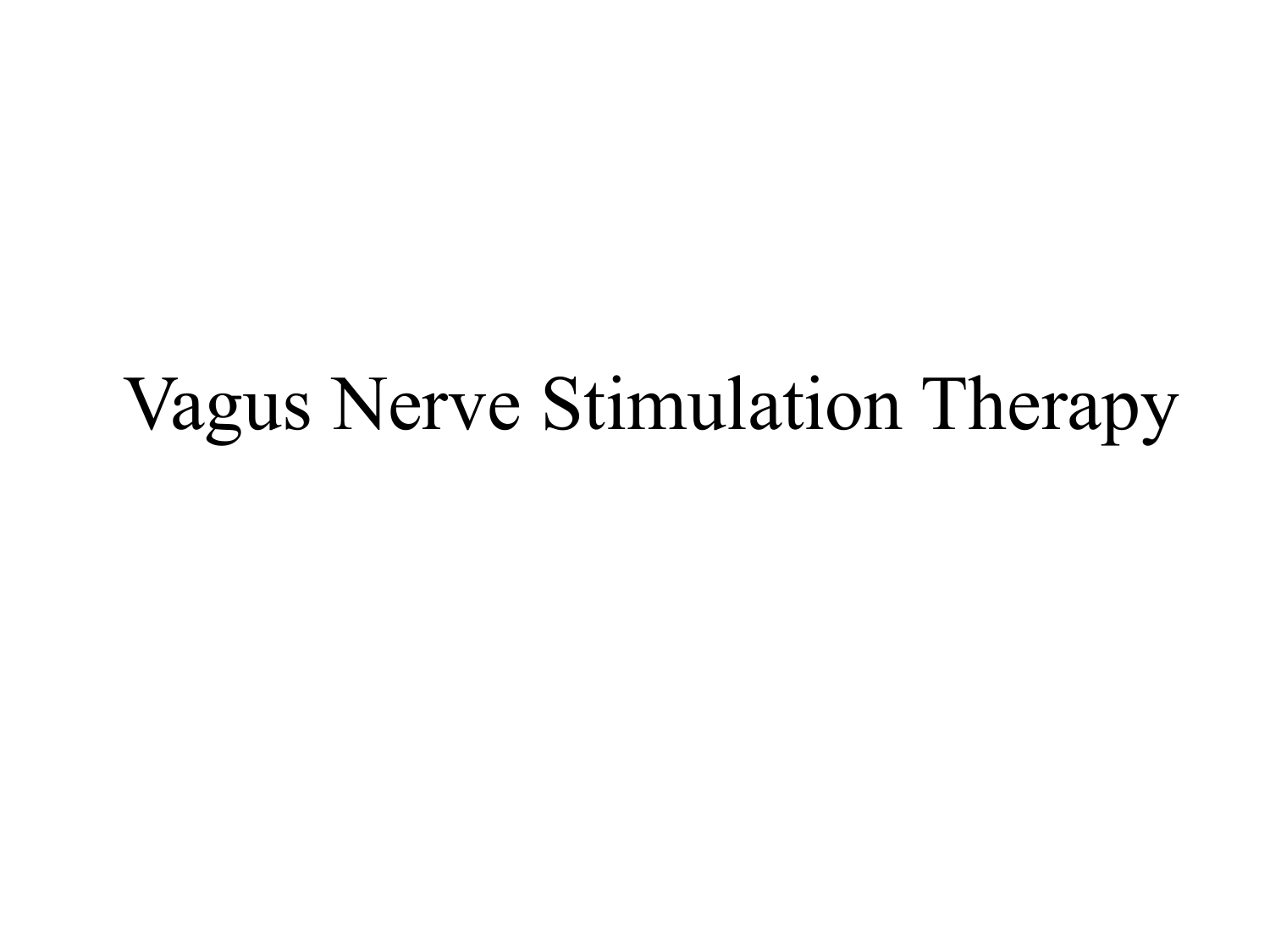### The ILAE consensus statement on the definition of drug-resistant epilepsy

- For the first time, the epilepsy community has agreed on a working definition for refractory epilepsy
- The ILAE published the consensus definition in an effort to improve patient care and facilitate clinical research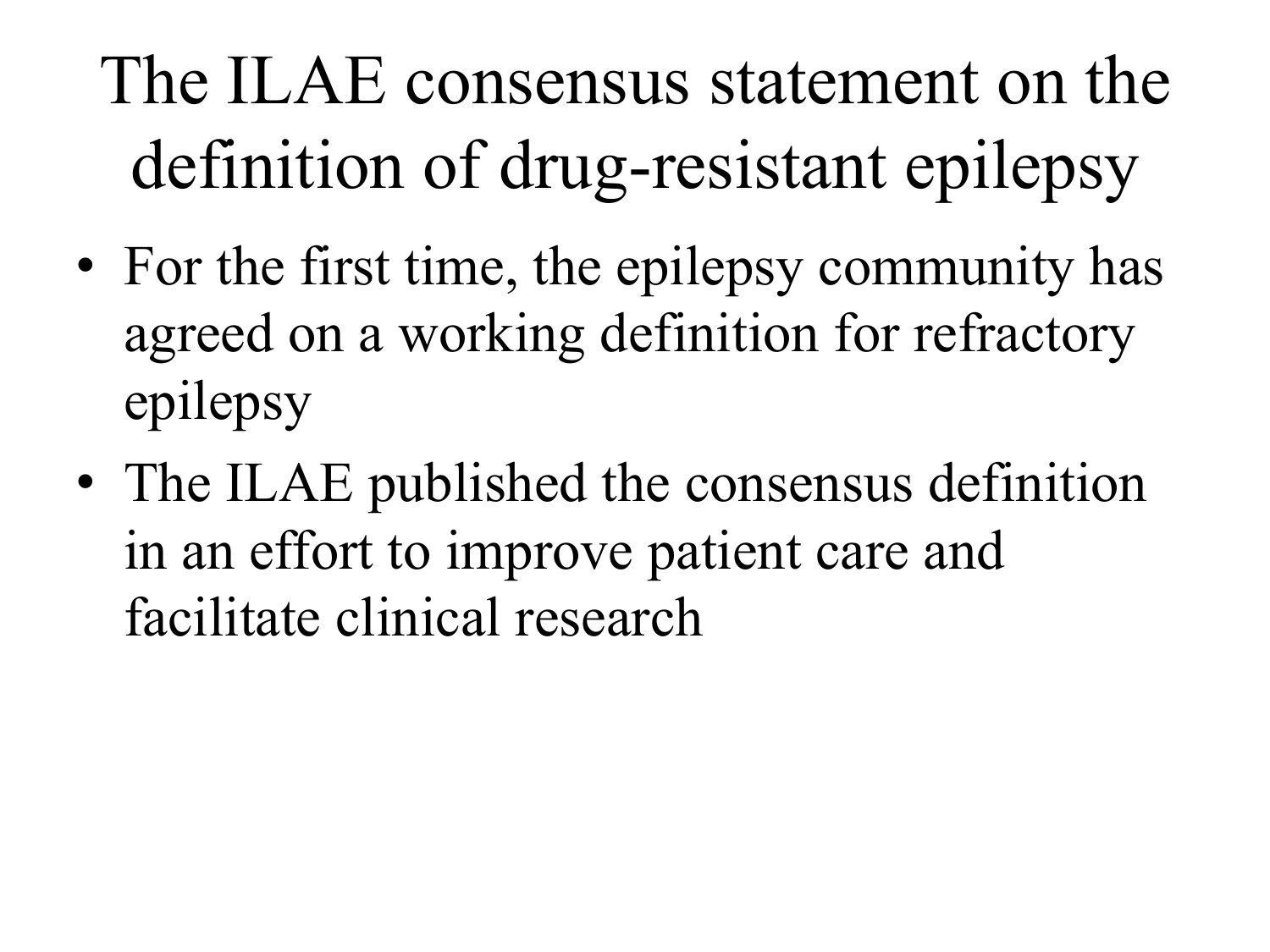# ILAE definition of drug-resistant epilepsy

- The failure of two appropriately chosen and tolerated AEDs (whether as monotherapies or in combination) to control seizures when used for an adequate period of time
- Defining the terms
	- Appropriateness: treatment should be proven (ideally in an RCT) to be effective for the patient's epilepsy and seizure type
	- Adequate: treatment used at adequate strength/dosage for a sufficient length of time
	- Seizure outcome: categorized as seizure free, treatment failure, or undetermined
	- Seizure free: no seizures including auras for at least three times the longest preintervention interseizure interval or 12 months, whichever is longer, with any other outcome considered a treatment failure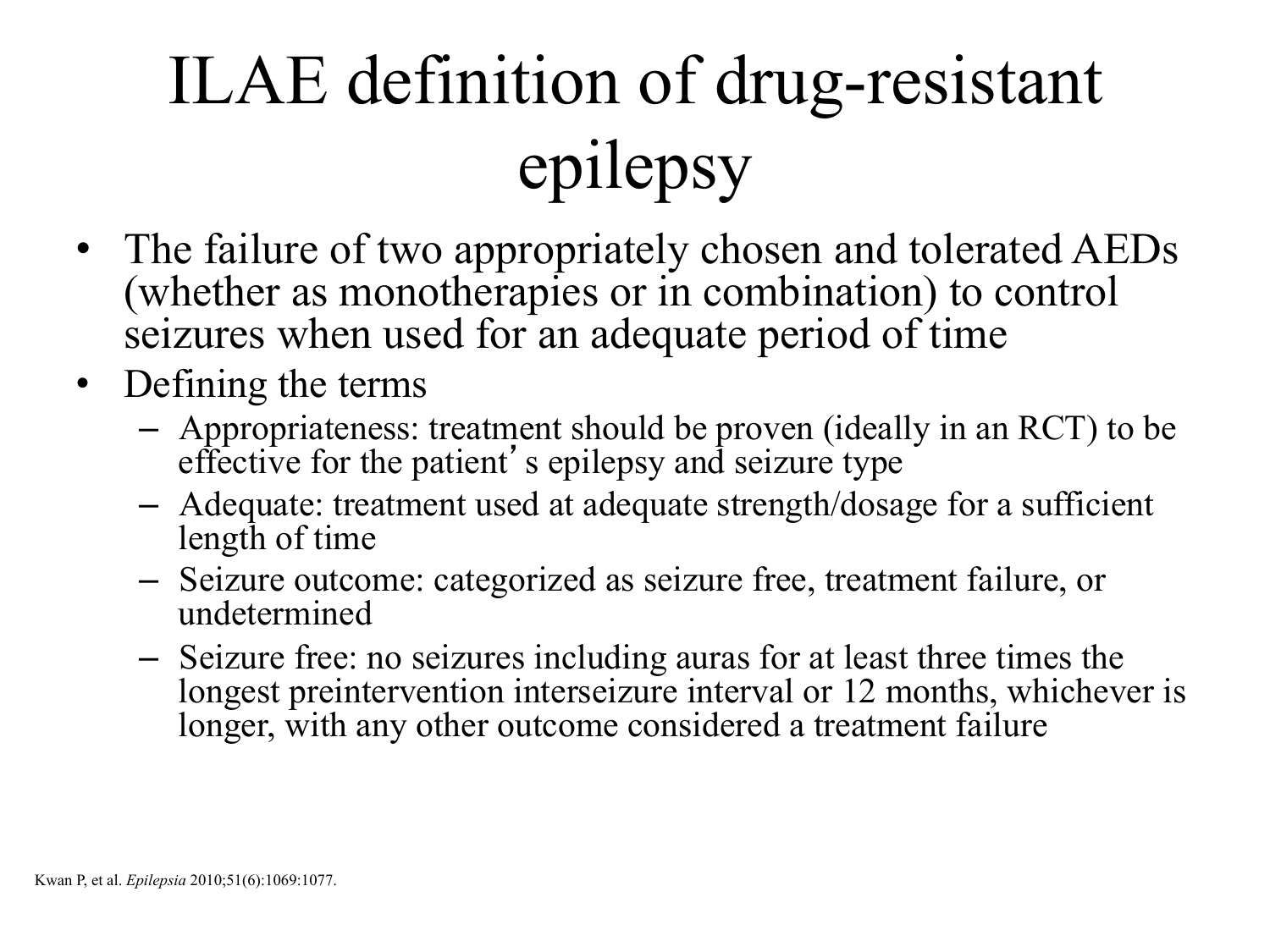# What is refractory epilepsy?

- After adequate trials of at least  $2$  AEDs,<sup>1</sup> overall remission\* rates with subsequent treatment trials are dramatically decreased2
	- $-46\%$  with the first treatment
	- $-10.1\%$  with the second treatment
	- $-2.3\%$  with the third treatment
	- 0.8% of patients responded optimally to further trials
- Diagnosis of refractory epilepsy becomes apparent within a few years of starting treatment<sup>2</sup>

<sup>1.</sup> Kwan P, et al. *Epilepsia* 2010;51(6):1069:1077.

<sup>2.</sup> Mohanraj R and Brodie MJ. Eur J Neurol. 2006;13:277-282.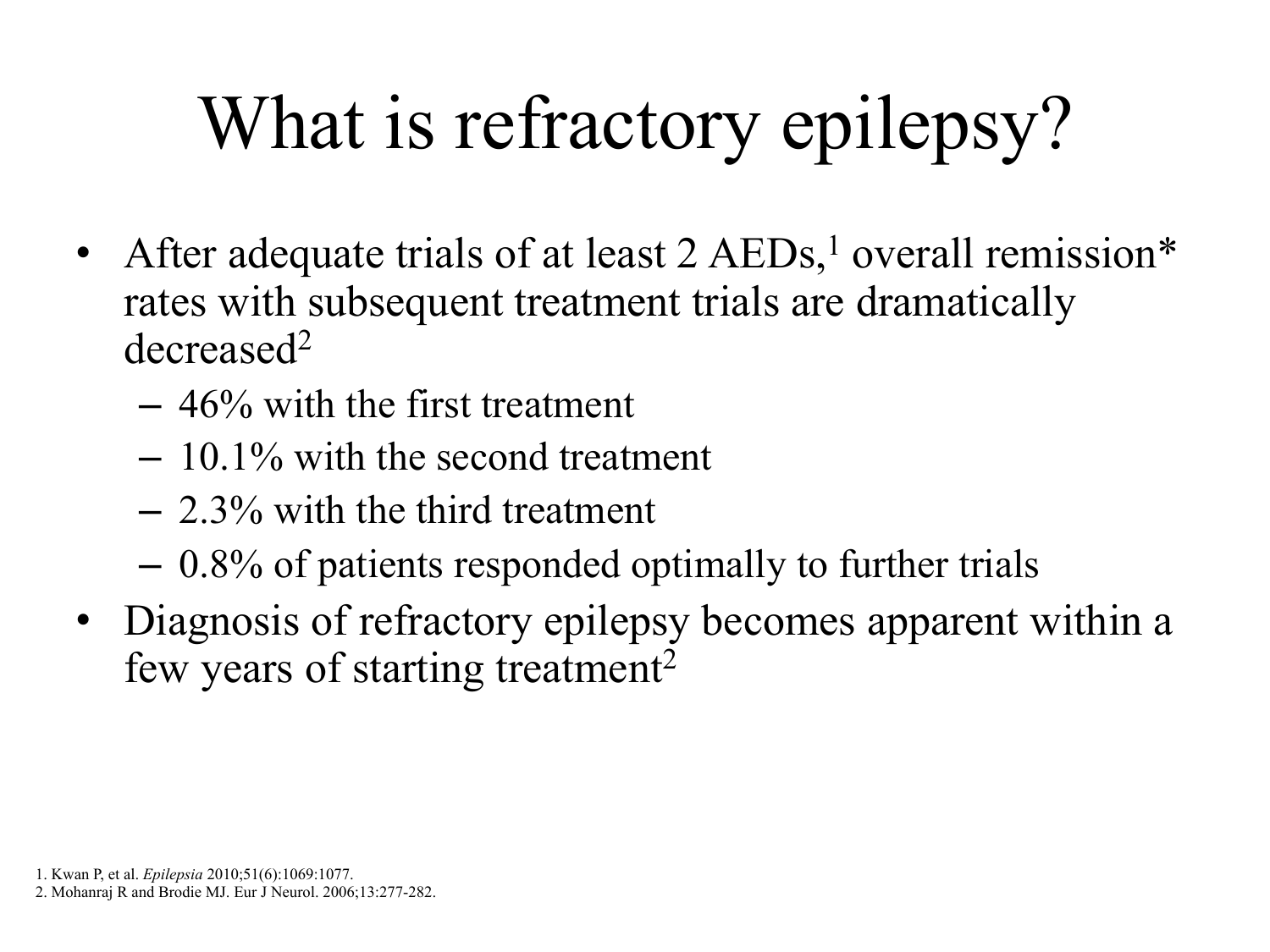### The consequences of refractory epilepsy are numerous<sup> $1,2$ </sup>

- Seizure-related injuries $1,3$
- Increased seizure severity<sup>3</sup>
- Adverse effects with long-term AED use<sup>1,3,5</sup>
- Depression and anxiety<sup>1,3,4</sup>
- Cognitive and memory impairment $1,3,5$
- Increased mortality and morbidity<sup>1,6,7</sup>
- Increased healthcare utilization (eg, ER visits,  $hospitalizations$ ) $8,9$
- Impaired ability to obtain education, to work, drive, establish families, and develop and maintain social relations<sup>2,3</sup>

1. Schmidt D. Epilepsy Res 2002;50:21-32. 2. Wheless JW. Epilepsy Behav 2006;8:756-764. 3. Fisher RS, et al. Epilepsy Res 2000;41:39-51. 4. Gilliam F. Neurology 2002;58:S9-S20. 5. Meador KJ. Neurology 2002;58(suppl 5):S21-S26. 6. Lhatoo SD, et al. Postgrad Med J 1999;75:706-709. 7. Annegers JF, et al. Epilepsia 1998;39:206-212. 8. Faught E, et al. Epilepsia 2009;50:501-509. 9. Lee WC, et al. Clin Ther 2005;27(10):1629-1638.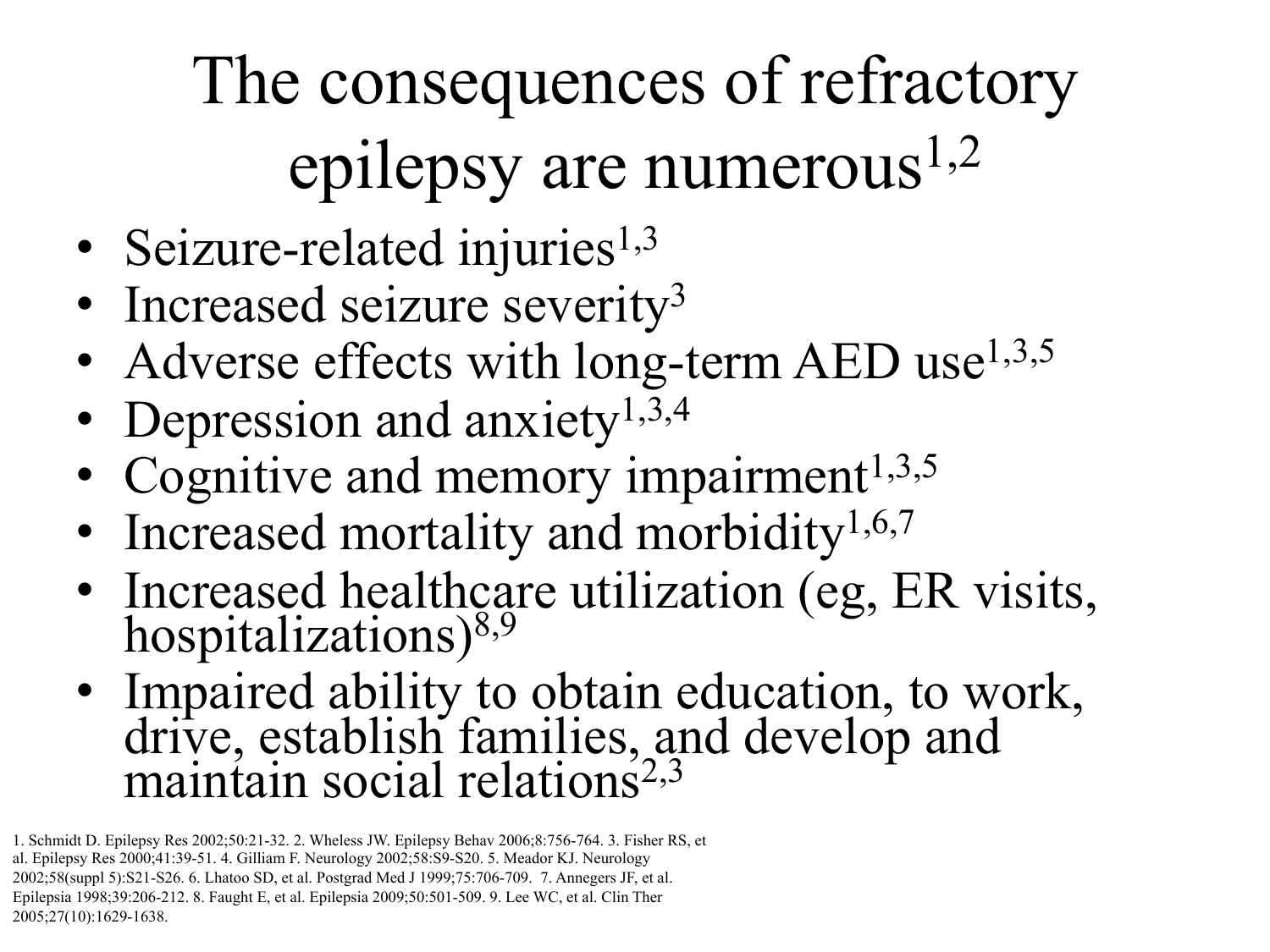### In refractory epilepsy, nonpharmacologic options are needed

- Despite 14 new AEDs entering the market in the last 15 years, the rate of refractory epilepsy has not been significantly reduced<sup>1</sup>
- Refractory epilepsy seems like a different disease compared with easy to control epilepsy, and new strategies are needed to help these patients<sup>2</sup>
- Just extending the use of drugs in refractory epilepsy is not appropriate2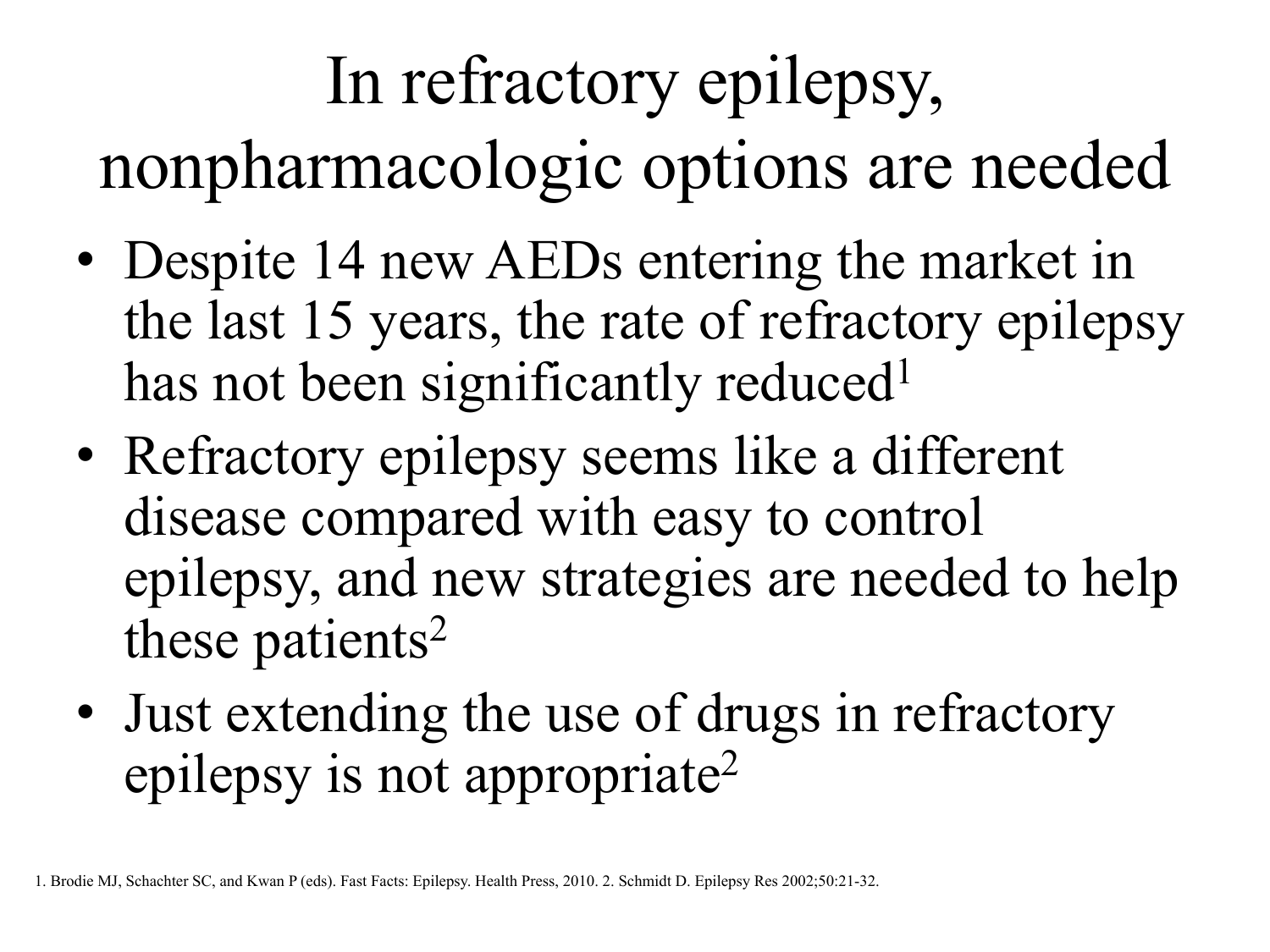# What is VNS Therapy?

The VNS Therapy System consists of an implanted pacemaker-like generator and nerve stimulation electrodes, which deliver intermittent stimulation to the patient's left vagus nerve that sends signals to the brain.

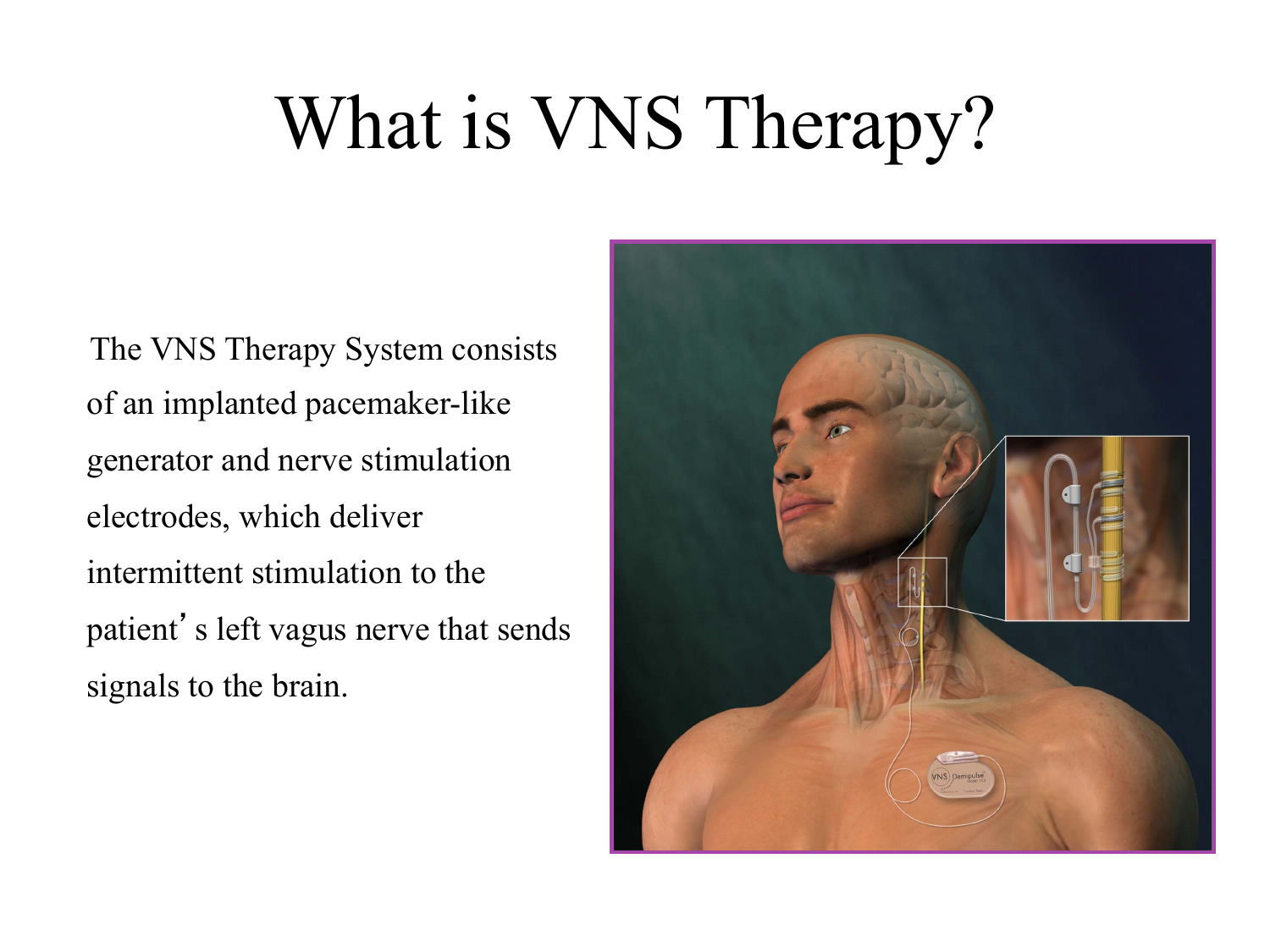# On-demand magnet stimulation is a unique benefit of VNS Therapy

- Offers more control for patients and their families<sup>1,2</sup>
- Initiates on demand stimulation
	- May abort or decrease severity of seizures $1-3$
	- $-$  May improve postictal period<sup>2</sup>
- Stops stimulation
	- $-$  Acutely manage side effects<sup>3</sup>

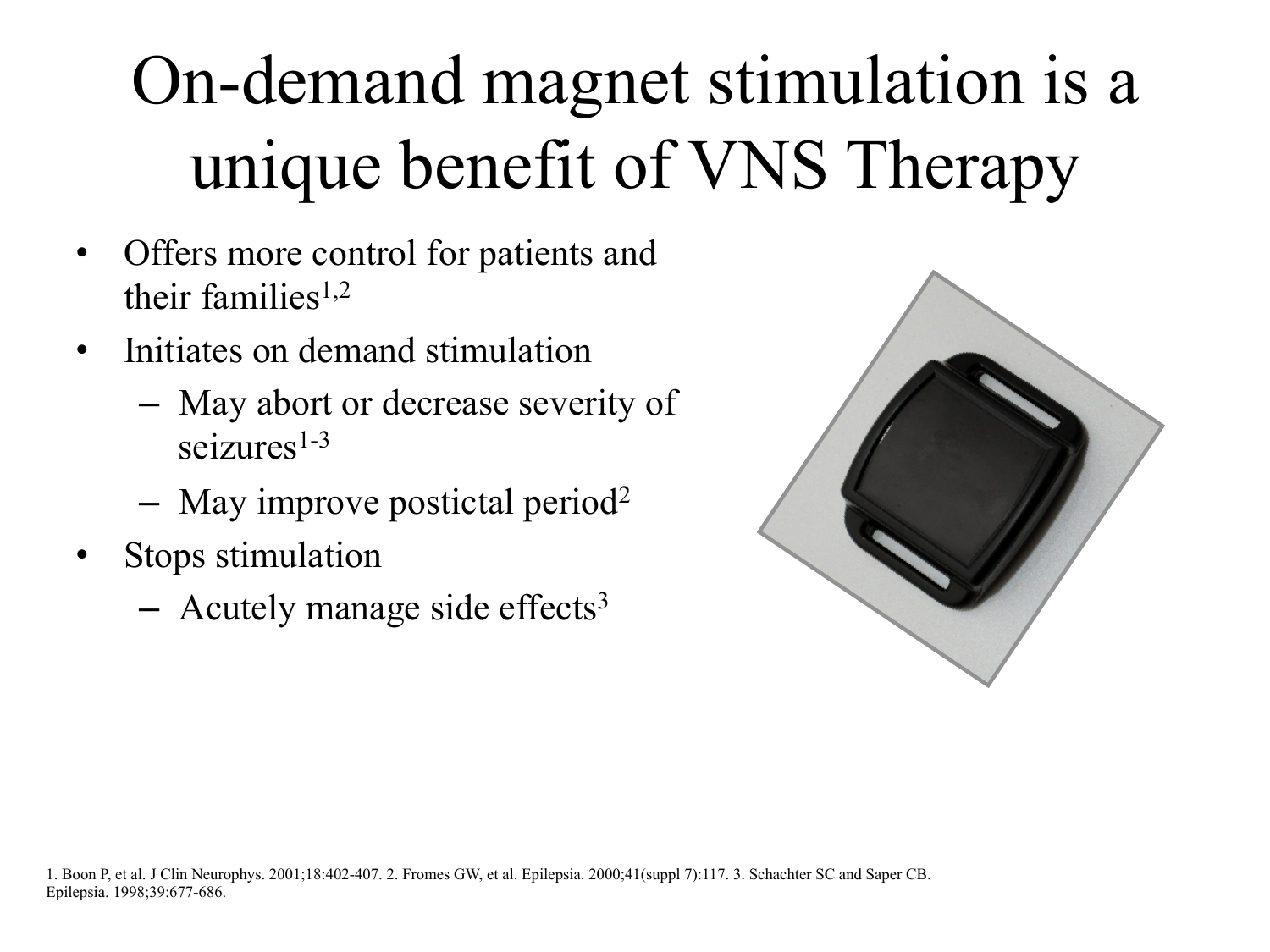# VNS Therapy has a unique side effect profile

- Most side effects associated with VNS Therapy
	- $-$  Occur only during stimulation<sup>1,2</sup>
	- Generally diminish over time2
	- May be diminished or eliminated by the adjustment of parameter settings2
	- May be controlled by use of the magnet<sup>3</sup>
	- $-$  Similar across age groups<sup>4,5</sup>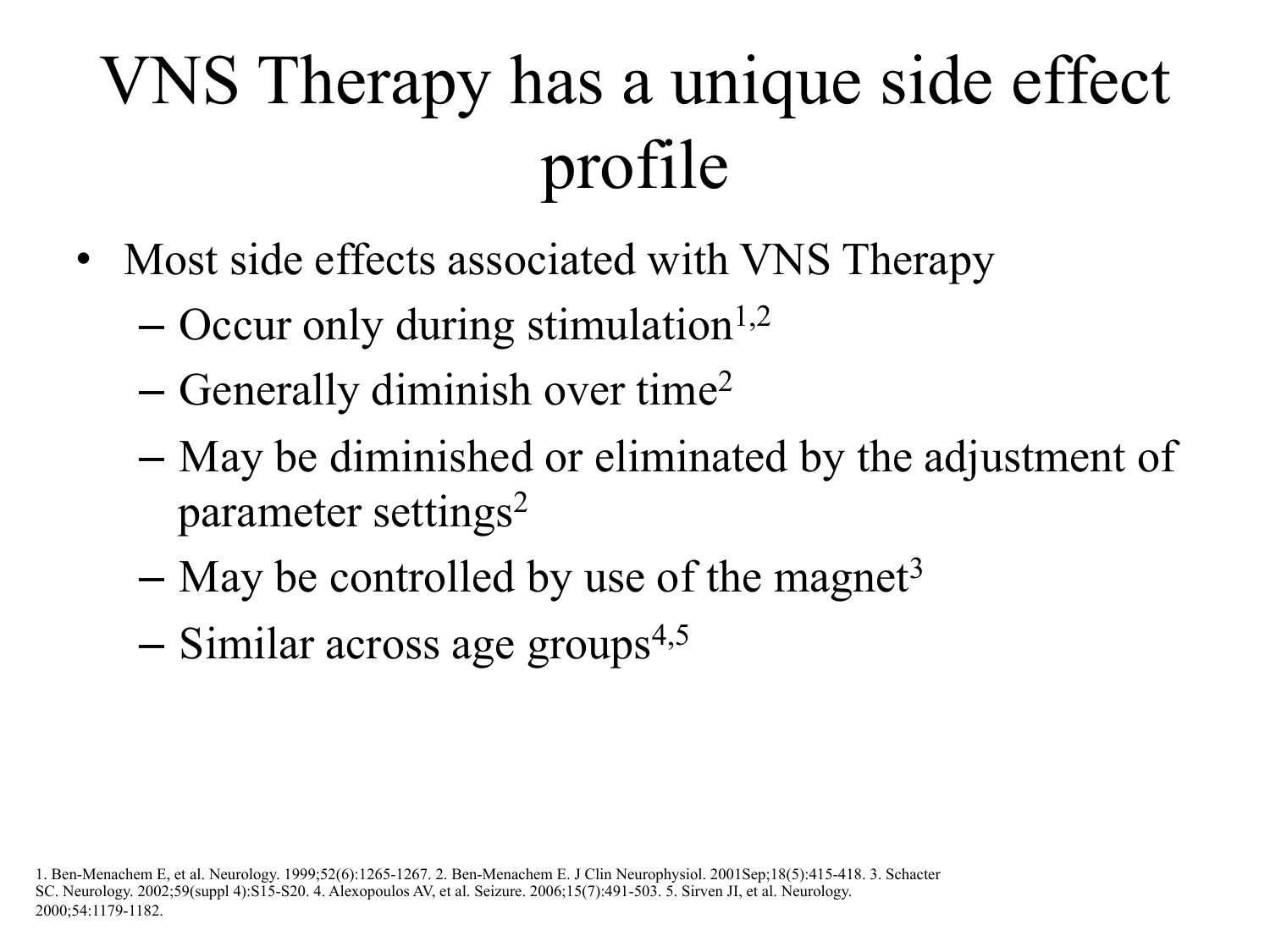#### VNS Therapy is a proven treatment with a unique safety profile

- More than 60,000 patients worldwide have been implanted with VNS Therapy
- No known interactions with medications
- No reported systemic neurotoxic effects, rash, renal impairment, or bone marrow suppression
- No increase in sudden, unexpected death in epilepsy  $(SUDEP)^1$
- Gestational outcomes
	- Animal study has shown no evidence of impaired fertility or harm to the fetus due to VNS Therapy<sup>2,3</sup>
	- Pregnancies have gone to term with VNS<sup>4,5</sup>